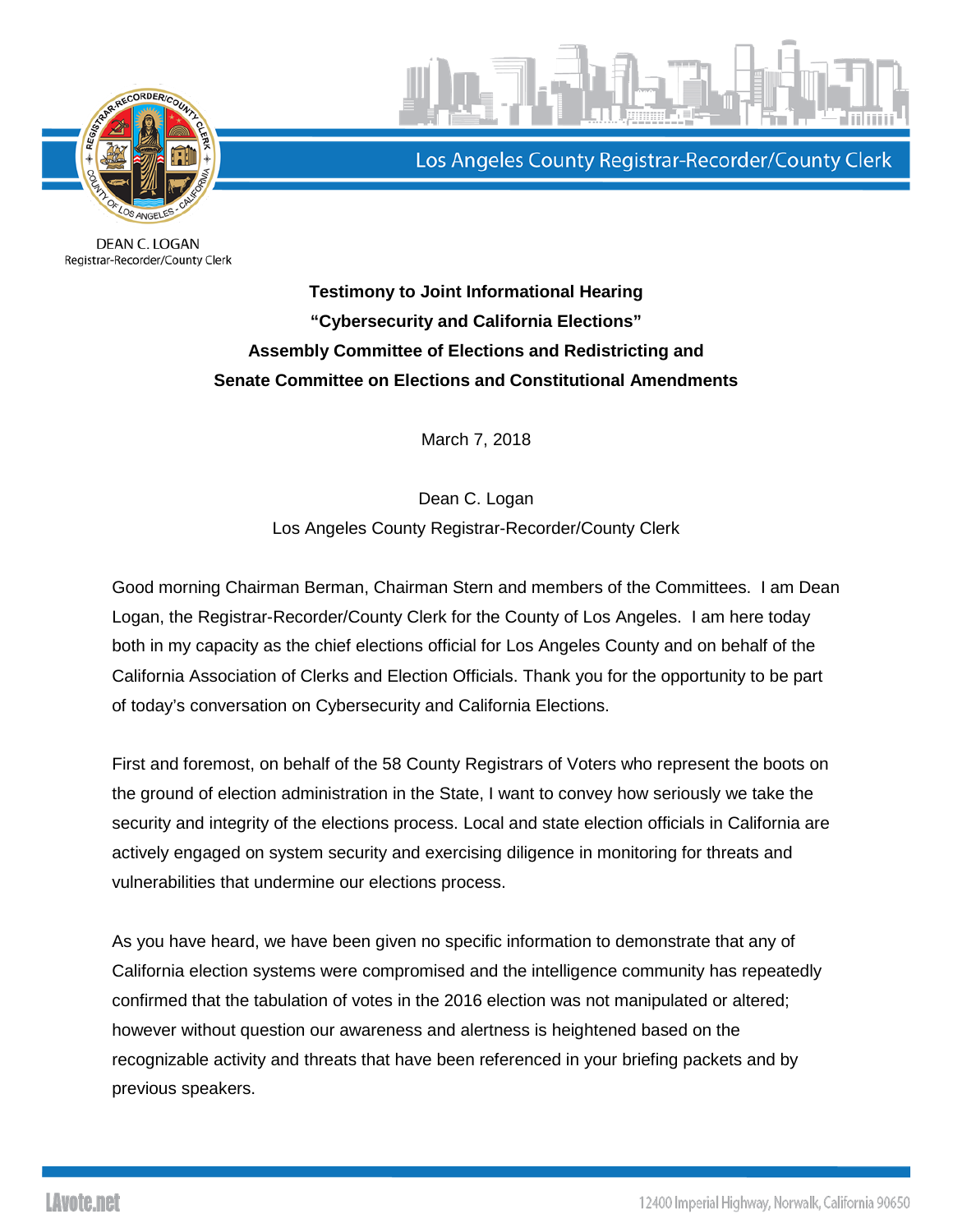What is clear is that there are bad actors actively trying to disrupt the elections process and that threat is compounded by inconsistent information sharing and incident reporting. As we move into another major election cycle, it is incumbent on all of us – federal, state and local officials – to be vigilant about security while encouraging active voter participation to demonstrate the strengths of our representative-based form of government.

With respect to cybersecurity preparedness for elections, there are two important points to remember:

First, cybersecurity is no different for elections than it is for other critical sectors including healthcare, public safety or financial services. The best cybersecurity practices adopted by Information Technology (IT) professionals across the spectrum of government and industry are equally applicable to elections administration and strict adherence to those practices is essential to election security.

Second, cybersecurity involves several layers of protection against attacks, including physical security, general IT security protocols and system-specific security features. Each of these layers is present in the cybersecurity defenses protecting elections infrastructure at the county level – and each involves people and processes in addition to hardware, software and facilities.

We remain confident that our systems – despite their age and limited agility – in combination with the appropriate safeguards and protocols, can ensure a secure election environment in 2018. That said, it remains incumbent upon us to be vigilant in monitoring our systems activity and adhering to operational protocols that are essential to IT security and election transparency.

It is important to note that much of the concern raised about interference in the elections process (in the United States and abroad) is related to activity outside the scope of voting systems and election administration. Significant concerns and allegations have centered around interference with political data sources and with false or misleading social media messaging using bots, etc. This activity has been validated and documented by multiple sources and remains a consistent theme in national media coverage of the 2016 election and projection of activity in the 2018 cycle.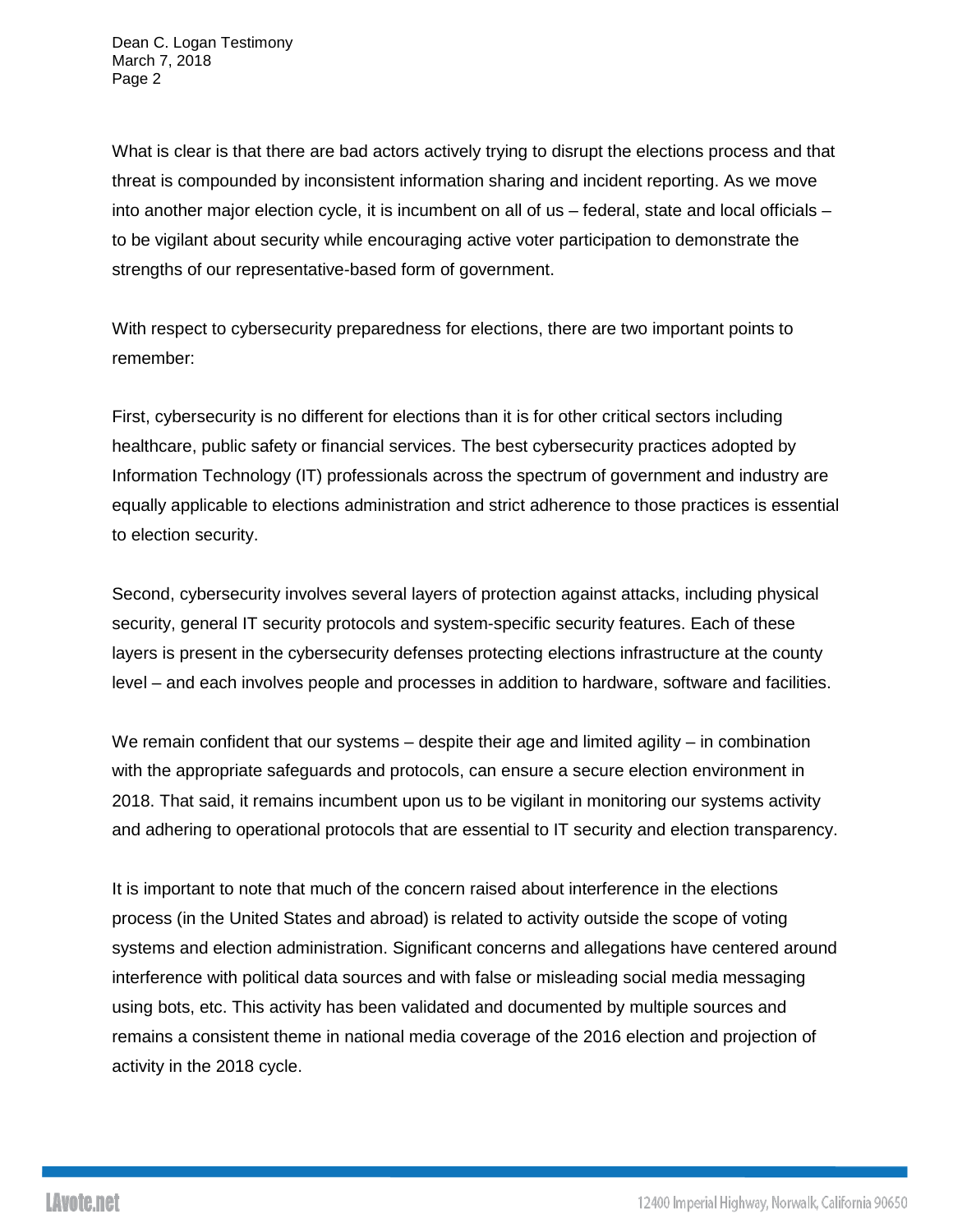Dean C. Logan Testimony March 7, 2018 Page 3

While we do not have direct ability to combat or regulate the activity external to the voting systems and processes, we do see this as an integral element of voter outreach and education. In that regard, we will seek to establish and promote trusted sources for voters who seek information about the voting process – when, where and how to cast a ballot, etc. We will also actively share any clarifications or warnings that can help voters identify information that is not coming from trusted sources. Maintaining the resources for notification systems and for broad outreach and education activity is critical to this effort.

In addition to what has already been covered in today's hearing, it is also important to acknowledge that the security threats and vulnerabilities referenced link to a resource issue. While California benefits from a policy foundation that helps ensure security including a wellestablished voting system certification process; the requirement for paper-based ballots that can be verified by voters and that are subject to post-election auditing; a clear emphasis on transparency and accountability; and a set of voting systems standards that support future development and innovation; the reality is that our core elections infrastructure is largely outdated and unmatched to that policy foundation.

Most counties in the State are relying on technology and equipment for voting that is more than ten-to-fifteen years old and reliant on user interfaces that lack the accessibility and functional capabilities to meet the needs and expectations of a large, diverse and complex electorate. We also lack a stable source of funding to invest in modernized solutions to address those challenges.

In Los Angeles County, our core voting system components date back to 1968 when punch card voting was first introduced in California – a date that pre-dates the birth of the previous speakers, your two committee chairs and the vast majority of the team we have assembled to identify and implement the new voting experience in Los Angeles County. Efforts and plans to modernize have been stymied by a shrinking and insufficient proprietary market and, at times, an unstable and inflexible regulatory structure.

We are now on the cusp of introducing our "Voting Solutions for All People" initiative aligned to the voting model envisioned in the Voter's Choice Act and grounded in publicly-owned, open source developed voting interfaces and system components. Security is a high priority for us, it is one of our core principles. The voting system will have features for safe and secure storage